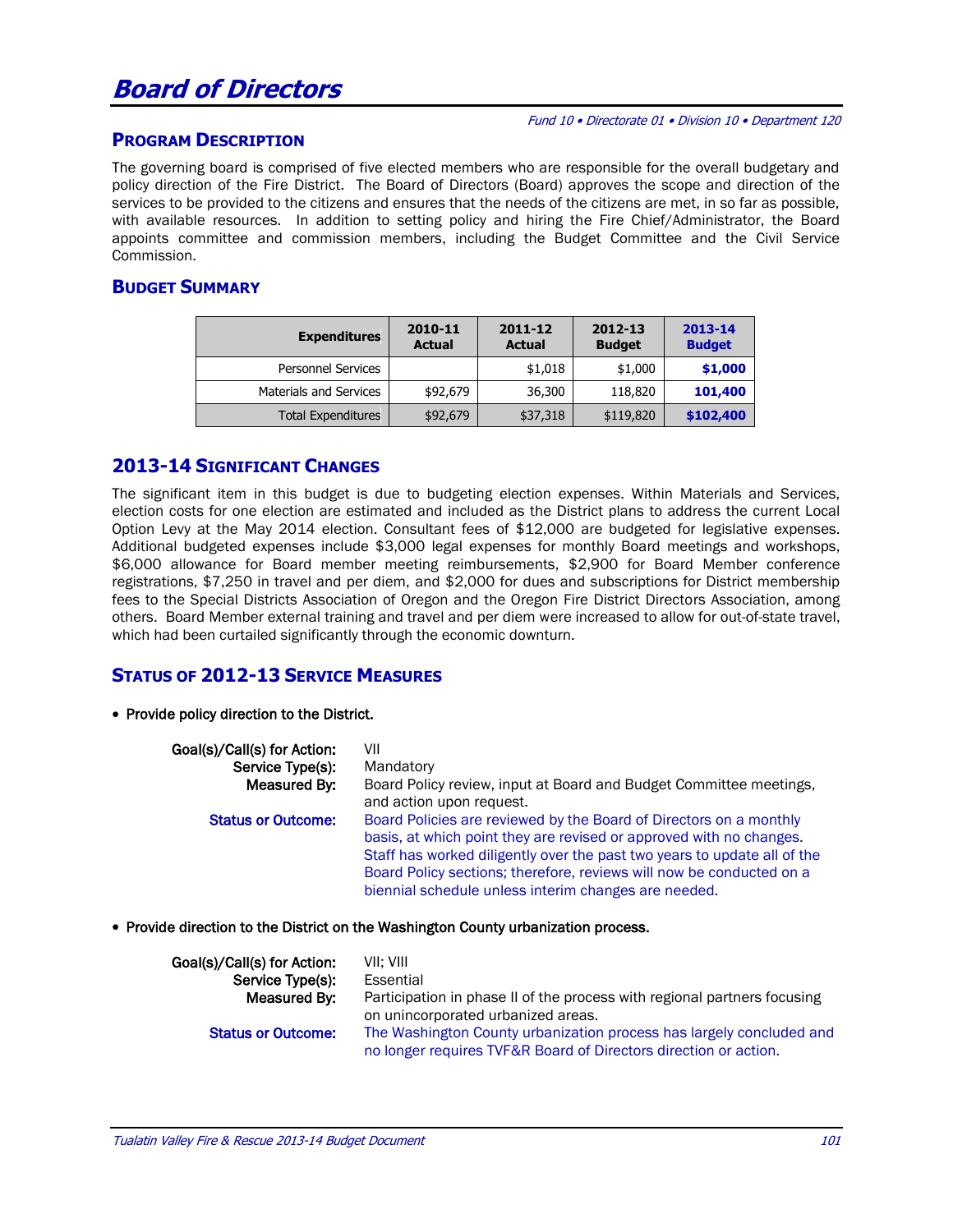## **STATUS OF 2012-13 CHANGE STRATEGIES**

• Strategic regional coordination – In an effort to establish safer communities and ensure ongoing service provisions, emphasize policy positions that maximize preparedness for catastrophic events, and leverage existing systems/infrastructure in which the District has already invested. Specific attention should be paid to regional radio, regional CAD, regional preparedness (UASI, MACS), and regional risk reduction strategies.

| Goal(s)/Call(s) for Action:<br><b>Budget Impact:</b><br>Duration:<br><b>Budget Description:</b><br>Partner(s): | III: VII: VIII<br>Resource neutral<br>Year 2 of 5<br>None<br>Washington County Consolidated Communications Agency (WCCCA).<br>C800, Office of Consolidated Emergency Management (OCEM), Urban                                                                                                                                                                     |  |  |
|----------------------------------------------------------------------------------------------------------------|-------------------------------------------------------------------------------------------------------------------------------------------------------------------------------------------------------------------------------------------------------------------------------------------------------------------------------------------------------------------|--|--|
|                                                                                                                | Areas Security Initiative (UASI) Points of Contact (POC), Washington,<br>Clackamas, and Multnomah Counties.                                                                                                                                                                                                                                                       |  |  |
| <b>Status or Outcome:</b>                                                                                      | Regional coordination continues. A comprehensive study by GEOCOM<br>Consulting has been commissioned to understand the regional radio.<br>regional CAD, and regional dispatch center possibilities. In addition, the<br>Regional Disaster Preparedness Organization (RDPO) has assumed<br>control over the entire Urban Areas Security Initiative (UASI) process. |  |  |
|                                                                                                                | allowing for greater coordination. Finally, significant progress has been<br>made on the Multi-Agency Coordination System (MACS) through both the<br>RDPO and the Office of Consolidated Emergency Management (OCEM).                                                                                                                                             |  |  |

## **ADDITIONAL 2012-13 ACCOMPLISHMENTS**

- Elections took place in May for Positions 1 (currently Robert Wyffels), 2 (currently Clark Balfour), and 3 (currently Gordon Hovies). All incumbents were re-elected.
- Board of Director officer appointments were made: Robert Wyffels, President; Randy Lauer, Vice President; and Gordon Hovies, Secretary/Treasurer.
- Board Members participated at a joint meeting with Clackamas County and a joint barbeque with the City of Tualatin at Station 34.

## **2013-14 SERVICE MEASURES**

• Provide policy direction to the District.

| Goal(s)/Call(s) for Action: | VII                                                                                            |
|-----------------------------|------------------------------------------------------------------------------------------------|
| Service Type(s):            | Mandatory                                                                                      |
| Measured By:                | Board policy review, input at Board and Budget Committee meetings,<br>and action upon request. |
|                             |                                                                                                |

• Provide strategic direction and policy position on regional economic, taxation, and land use issues that have an impact on the District.

| Goal(s)/Call(s) for Action: | VII: VIII                                                              |
|-----------------------------|------------------------------------------------------------------------|
| Service Type(s):            | Essential                                                              |
| Measured By:                | Participation in local, regional, and state forums that allows for the |
|                             | direct interaction and subsequent policy position statement on         |
|                             | economic, taxation, and land use processes.                            |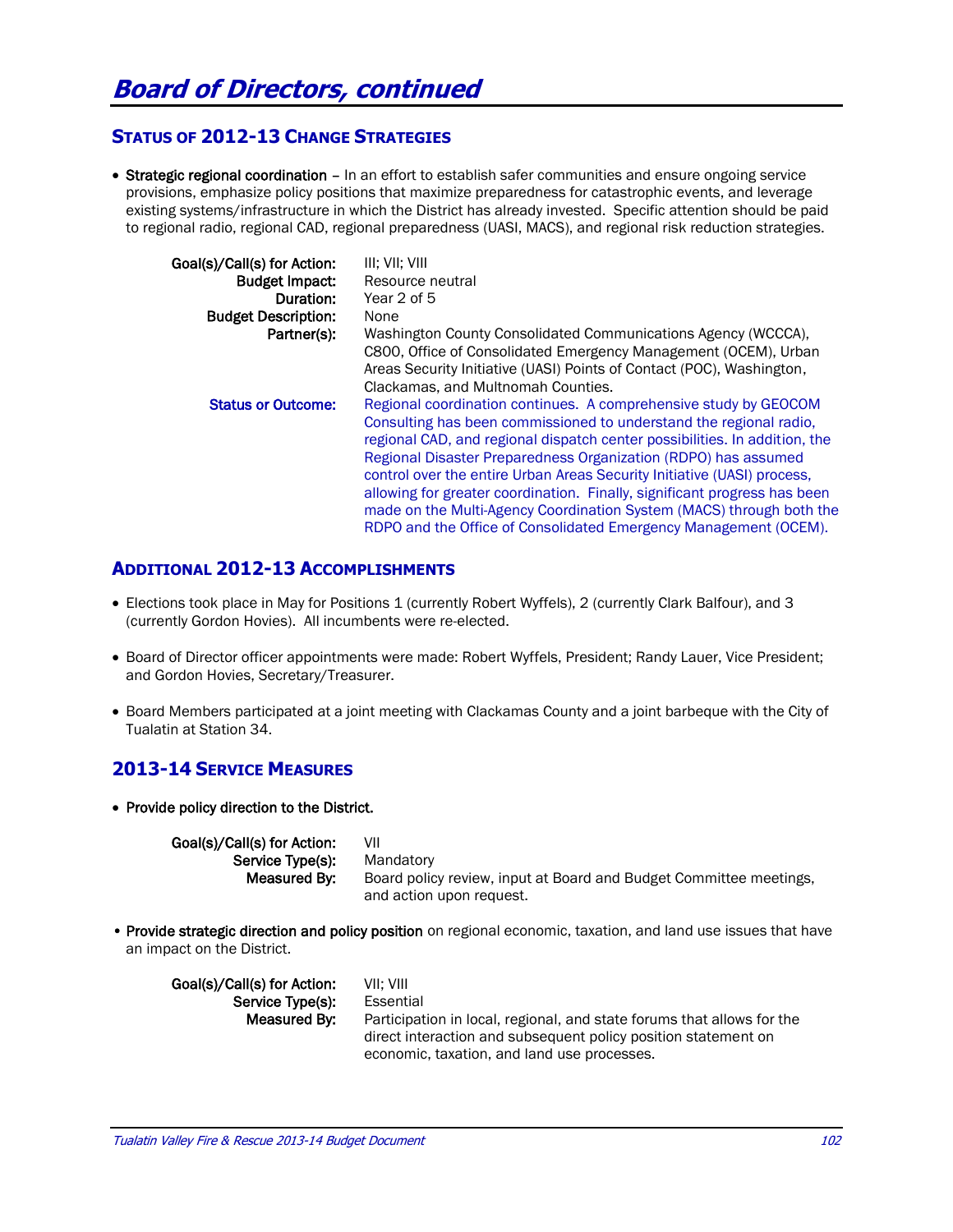## **2013-14 CHANGE STRATEGIES**

• Strategic regional coordination – In an effort to establish safer communities and ensure ongoing service provisions, emphasize policy positions that maximize preparedness for catastrophic events, and leverage existing systems/infrastructure in which the District has already invested. Specific attention should be paid to regional radio, regional CAD, regional preparedness (UASI, MACS), and regional risk reduction strategies.

Goal(s)/Call(s) for Action: III; VII; VIII **Budget Description:** None

**Budget Impact:** Resource neutral<br> **Duration:** Year 3 of 5 Year 3 of 5 Partner(s): Washington County Consolidated Communications Agency (WCCCA), C800, Office of Consolidated Emergency Management (OCEM), Urban Areas Security Initiative (UASI) Points of Contact (POC), Washington, Clackamas, and Multnomah Counties